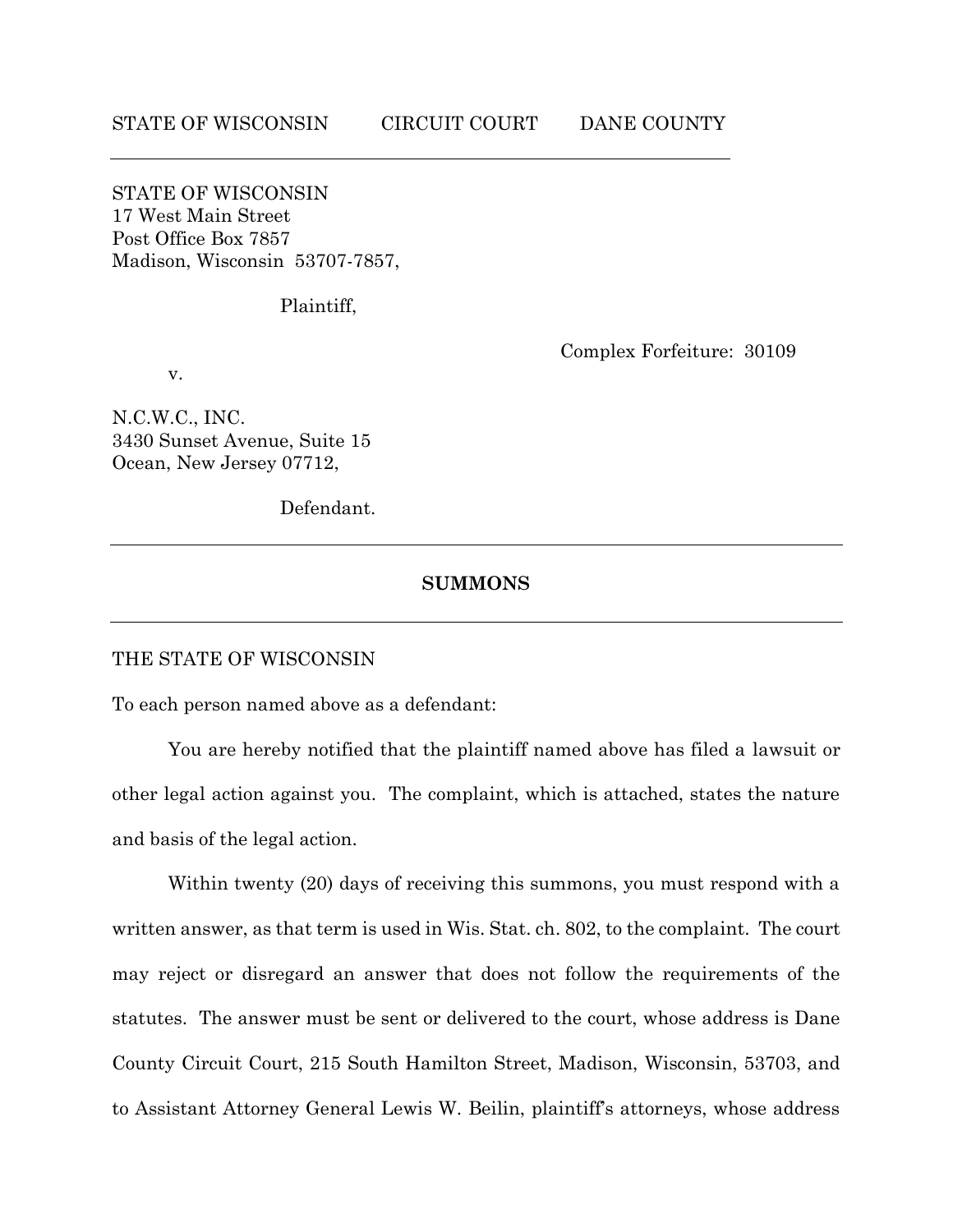is Department of Justice, Post Office Box 7857, Madison, Wisconsin, 53707-7857. You may have an attorney help or represent you.

If you do not provide a proper answer within twenty (20) days, the court may grant judgment against you for the award of money or other legal action requested in the complaint, and you may lose your right to object to anything that is or may be incorrect in the complaint. A judgment may be enforced as provided by law. A judgment awarding money may become a lien against any real estate you own now or in the future, and may also be enforced by garnishment or seizure of property.

Dated this 4th day of April, 2022.

Respectfully submitted,

JOSHUA L. KAUL Attorney General of Wisconsin

Electronically signed by:

s/ Lewis W. Beilin LEWIS W. BEILIN Assistant Attorney General State Bar #1038835

Attorneys for State of Wisconsin

Wisconsin Department of Justice Post Office Box 7857 Madison, Wisconsin 53707-7857 (608) 266-3076 (608) 294-2907 (Fax) beilinlw@doj.state.wi.us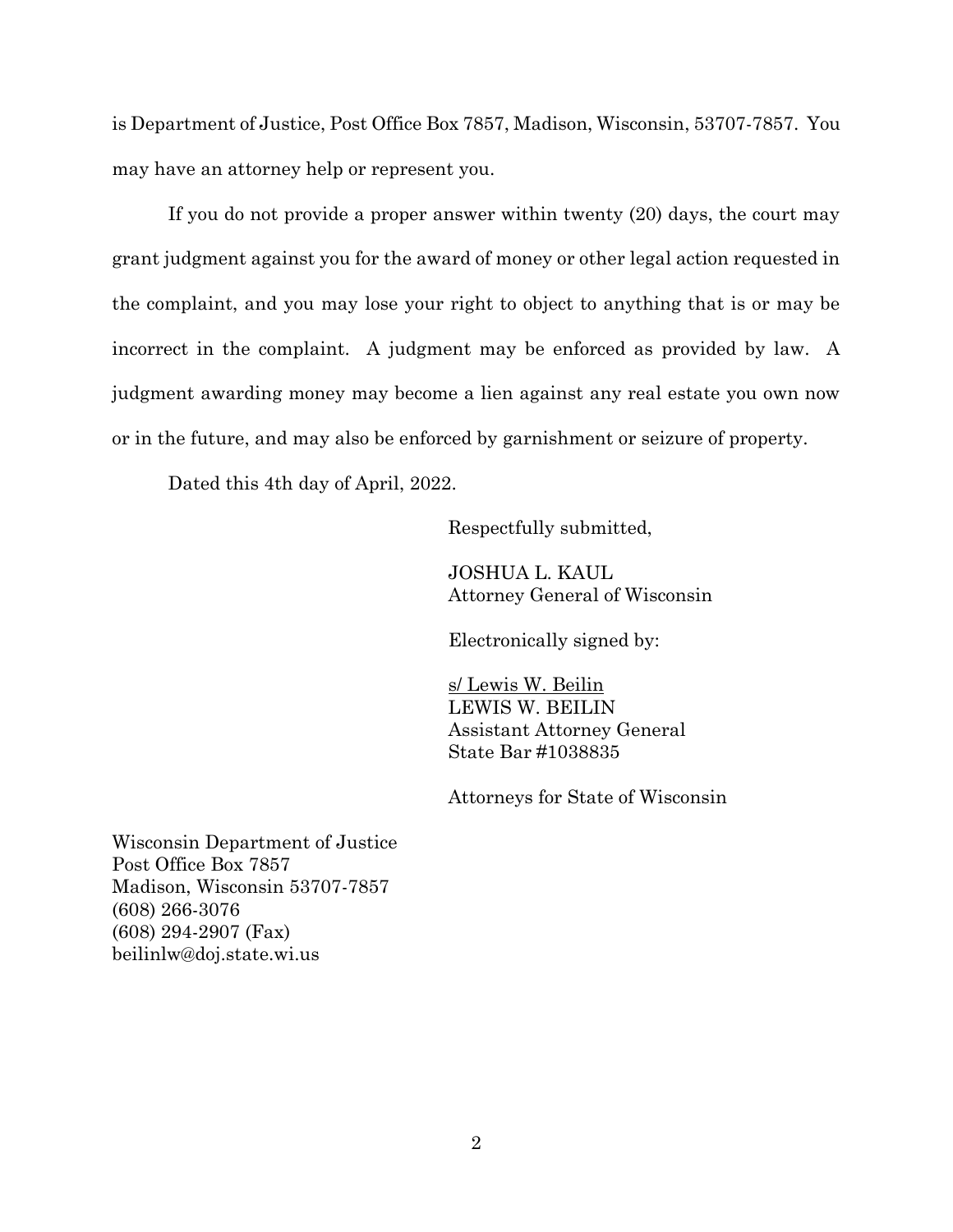STATE OF WISCONSIN,

Plaintiff,

Complex Forfeiture: 30109

v.

N.C.W.C., INC.,

Defendant.

### **COMPLAINT**

The State of Wisconsin, by its attorneys, Attorney General Joshua L. Kaul, and Assistant Attorney General Lewis Beilin, upon referral from the Wisconsin Department of Agriculture, Trade and Consumer Protection (DATCP), brings this action against the Defendants named above and alleges as follows:

# **JURISDICTION AND VENUE**

1. This action is brought pursuant to Wis. Stats. §§ 100.20(6) and 100.52 to enforce and restrain violations of Wis. Stat. § 100.52 and Wis. Admin. Code §§ ATCP 127.81 and 127.82.

2. Venue is proper in Dane County because it is a county where the Defendants have done substantial business, and it is a county where at least one of the claims arose. Wis. Stat.  $\S 801.50(2)(a)$  and (c).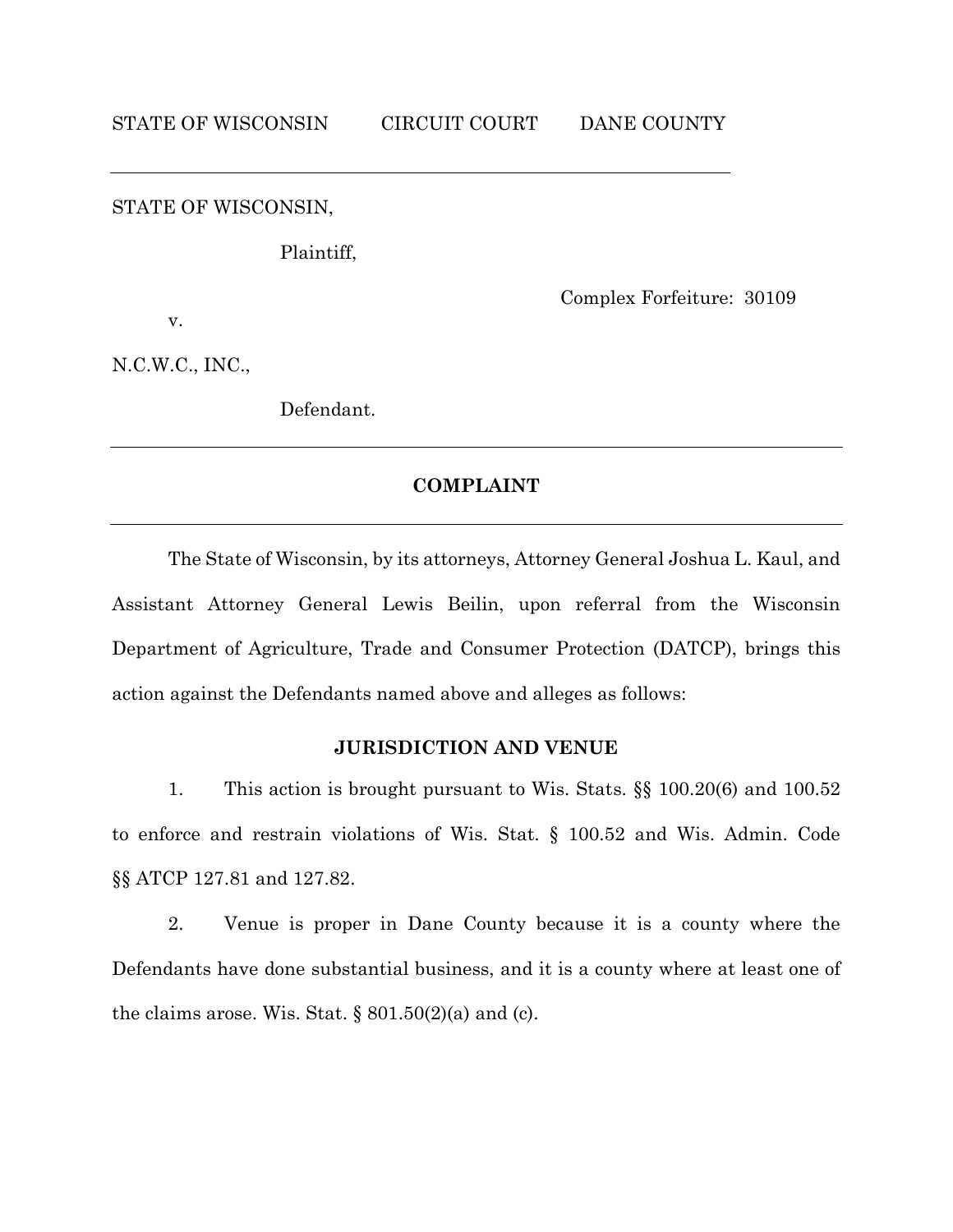#### **PARTIES**

3. Plaintiff, State of Wisconsin, has its principal offices in Madison, Wisconsin. The Wisconsin Department of Justice is located at 17 West Main Street, Madison, Wisconsin 53703.

4. Defendant, N.C.W.C. Inc. ("N.C.W.C."), is a New Jersey business corporation with its principal place of business at 3430 Sunset Avenue, Suite 15, Ocean, New Jersey 07712. N.C.W.C.'s registered agent in New Jersey is Corporation Service Company, located at 100 Charles Ewing Boulevard (Princeton South Corporate Center, Suite 160, Ewing, New Jersey 08628.

5. N.C.W.C. has registered, and upon information and belief has used the following trade names: Safecar, Got Warranty, Heritage Automotive Protection, Liberty Automotive Protection, Warranty World, Dealer Services, and Dealer Services Marketing Co.

6. The Owner, C.E.O. and Secretary of N.C.W.C. is Mr. Michael Shaftel, who resides at 200 East Palmetto Park Road, Apt. 904, Boca Raton, Florida 33432- 5623.

7. Upon information and belief, until October 18, 2021, Mr. Shaftel was also the President of N.C.W.C. Mr. Haytham Elzayn has been the President of N.C.W.C. since October 18, 2021.

8. N.C.W.C. has never been registered to do business in Wisconsin with the Wisconsin Department of Financial Institutions.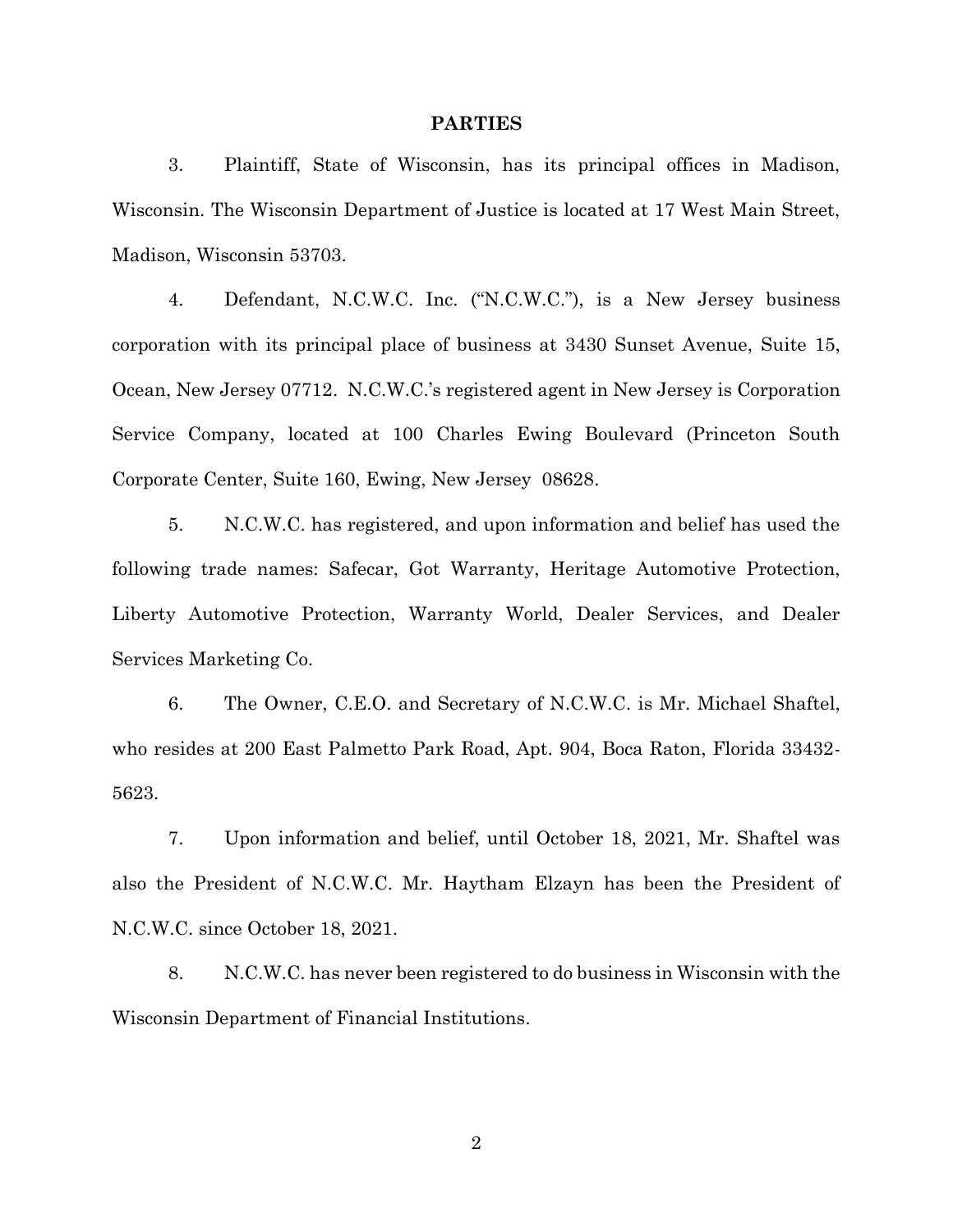#### **FACTUAL ALLEGATIONS**

9. N.C.W.C. is a nationwide provider of aftermarket extended vehicle service contracts.

10. The contracts that N.C.W.C. markets are administered by Palmer Administrative Services, Inc., d/b/a Palmer Administration ("Palmer"), a Delaware corporation that has its principal place of business at the same location as N.C.W.C.: 3430 Sunset Avenue, Ocean, New Jersey 07712.

11. Palmer and N.C.W.C. have been, and upon information and belief remain under the common ownership of Michael Shaftel.

12. N.C.W.C. has never been registered as a telephone solicitor in Wisconsin.

13. Between July 12, 2017, and January 11, 2018, and between March 30, 2018, and April 23, 2018, N.C.W.C. made 19,994 telephone solicitations to Wisconsin consumers for the purpose of marketing vehicle service plans.

14. When it made the calls described in paragraph 13, N.C.W.C. used the trade name "Safecar."

15. Of those 19,994 telephone solicitations, 4,144 were made to Wisconsin consumers on the Do-Not-Call registry at the time the calls were made.

16. In addition to conducting telemarketing directly, N.C.W.C. has contracted with over 40 other companies to market Palmer-administered vehicle service plans using what N.C.W.C. calls its proprietary "Program."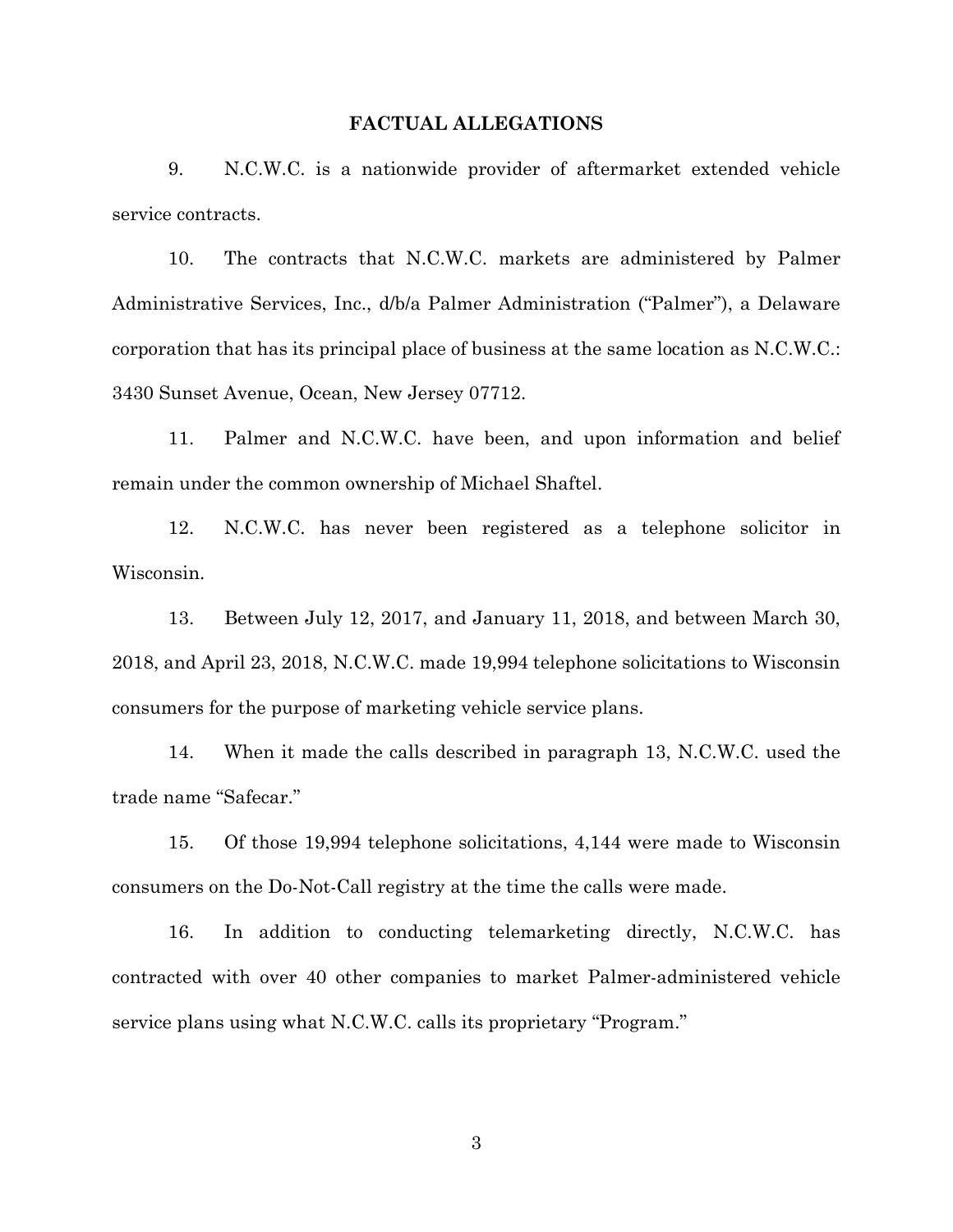17. N.C.W.C. has entered into what it has characterized as a standardized "Sales Representative Agreement" with these other companies.

18. These contracted marketing companies include, but are not limited to American Vehicle Protection of Fort Lauderdale, FL; Consumer Auto Protection Plans of Boca Raton, FL; Accelerated Business Systems of Lewes, DE; Liberty Automotive Protection of Ocean, NJ; Rapid Marketing, LLC d/b/a DRIVUS of O'Fallon, MO; Complete Auto Care of Las Vegas, NV; Convoso, Inc. of Woodland Hills, CA; Ox Car Care, Inc. of Irvine, CA; CarGuard Administration of Phoenix, AZ; and USA Auto Protection, LLC of St. Louis, MO.

19. A list of vendor marketing companies who have entered into Sales Representative Agreements with N.C.W.C. is attached hereto as **Exhibit 1** and incorporated herein by reference.

20. Under the terms of its "Sales Representative Agreement," N.C.W.C. "authorizes and appoints [name of company] as its non-exclusive representative to promote, market, and sell vehicle service contracts using [N.C.W.C.'s] Program, all in accordance with the terms and conditions of this Agreement."

21. N.C.W.C.'s standard Sales Representative Agreement further provides that "[a]ll vehicle service contracts sold in the Program shall utilize only [N.C.W.C.'s] Program materials. [N.C.W.C.'s] Program materials include a model telemarketing script and promotional materials."

22. The standard Sales Representative Agreement further requires that vendors use "only [N.C.W.C.'s] vehicle service contract plans, specimen service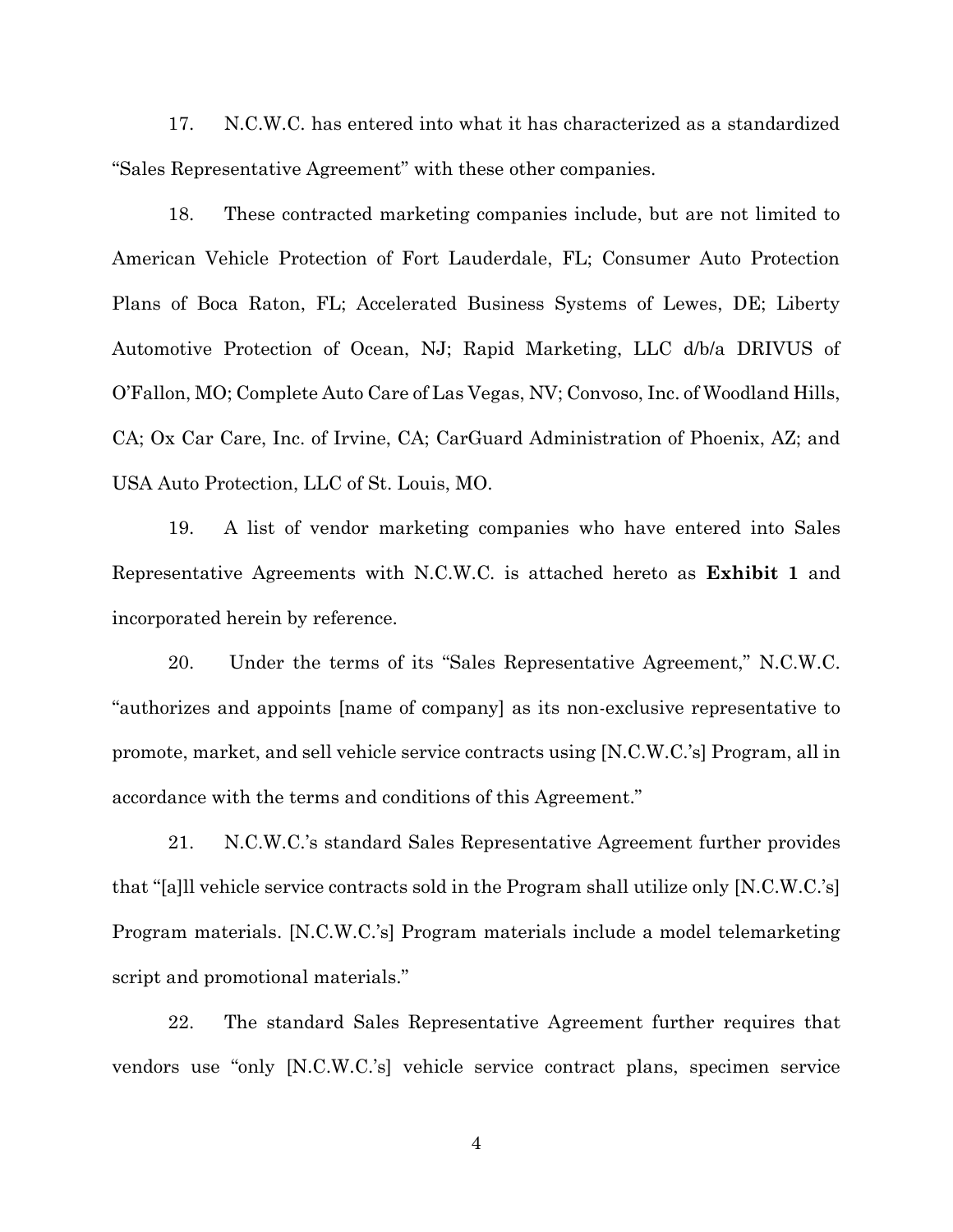contract forms, applications, marketing brochures, payment books, and other marketing documents."

23. The standard Sales Representative Agreements forbids N.C.W.C.'s vendors from selling any product other than N.C.W.C.'s Palmer-administered product ― not only during the term of the agreement itself but for two years after its termination, as well.

24. N.C.W.C. has filed federal lawsuits against at least two of its contracted vendors alleging breaches of their "Sales Representative Agreements." N.C.W.C. has alleged, among other things, that the vendors violated the agreements by selling non-N.C.W.C./Palmer-administered products.

25. Between January 2, 2018, and October 27, 2021, vendors for N.C.W.C. sold at least 3,182 extended vehicle service plan policies to Wisconsin residents.

26. None of N.C.W.C.'s vendors has ever been registered in Wisconsin as a telephone solicitor.

27. One of N.C.W.C.'s vendors, USA Auto Protection, LLC of St. Louis, Missouri ("USA Auto"), entered into a Sales Representative Agreement with N.C.W.C. on or about December 6, 2017. Michael Shaftel signed the Sales Representative Agreement on behalf of N.C.W.C. A true copy of N.C.W.C.'s Sales Representative Agreement with USA Auto is attached to this Complaint as **Exhibit 2** and incorporated herein by reference.

28. Between March 2018 and March 2021, USA Auto made 21,675 telephone solicitations to Wisconsin telephone numbers to market N.C.W.C.'s vehicle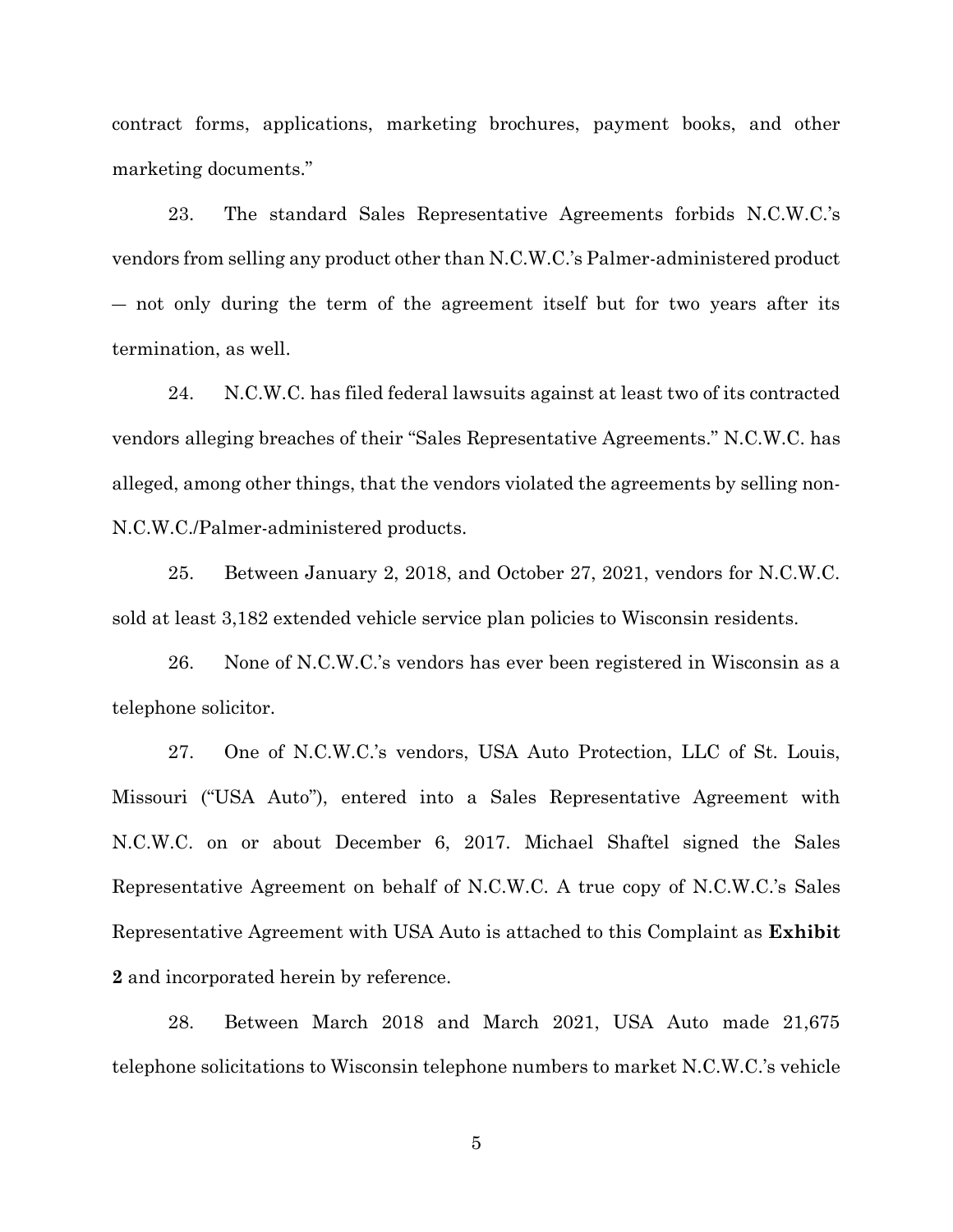service plans administered by Palmer, pursuant to USA Auto's Sales Representative Agreement with N.C.W.C.

29. Of those 21,675 calls, 11,614 were placed to Wisconsin telephone numbers registered on the Do-Not-Call list at the time.

30. Another one of N.C.W.C.'s vendors, Ox Car Care, Inc. of Irvine, California ("Ox Car"), entered into a Sales Representative Agreement with N.C.W.C. on or about August 11, 2016. Michael Shaftel signed the agreement on behalf of N.C.W.C. A true copy of the Sales Representative Agreement with Ox Car is attached to this Complaint as **Exhibit 3** and incorporated herein by reference.

31. Between January 2, 2018, and November 4, 2020, Ox Car made 1,095,575 telephone solicitations to Wisconsin telephone numbers to market N.C.W.C.'s vehicle service plans administered by Palmer pursuant to the Sales Representative Agreement with N.C.W.C.

32. Of those 1,095,575 calls, 669,669 were placed to Wisconsin telephone numbers registered on the Do-Not-Call list at the time.

33. In making telephone calls to Wisconsin numbers for the purpose of selling the Palmer-administered vehicle service plan product pursuant to their Sales Representative Agreements with N.C.W.C., USA Auto, Ox Car, and all the other marketing companies listed in **Exhibit 1**, were acting as "agents" of N.C.W.C. within the scope of Wis. Admin. Code § ATCP 127.82(2).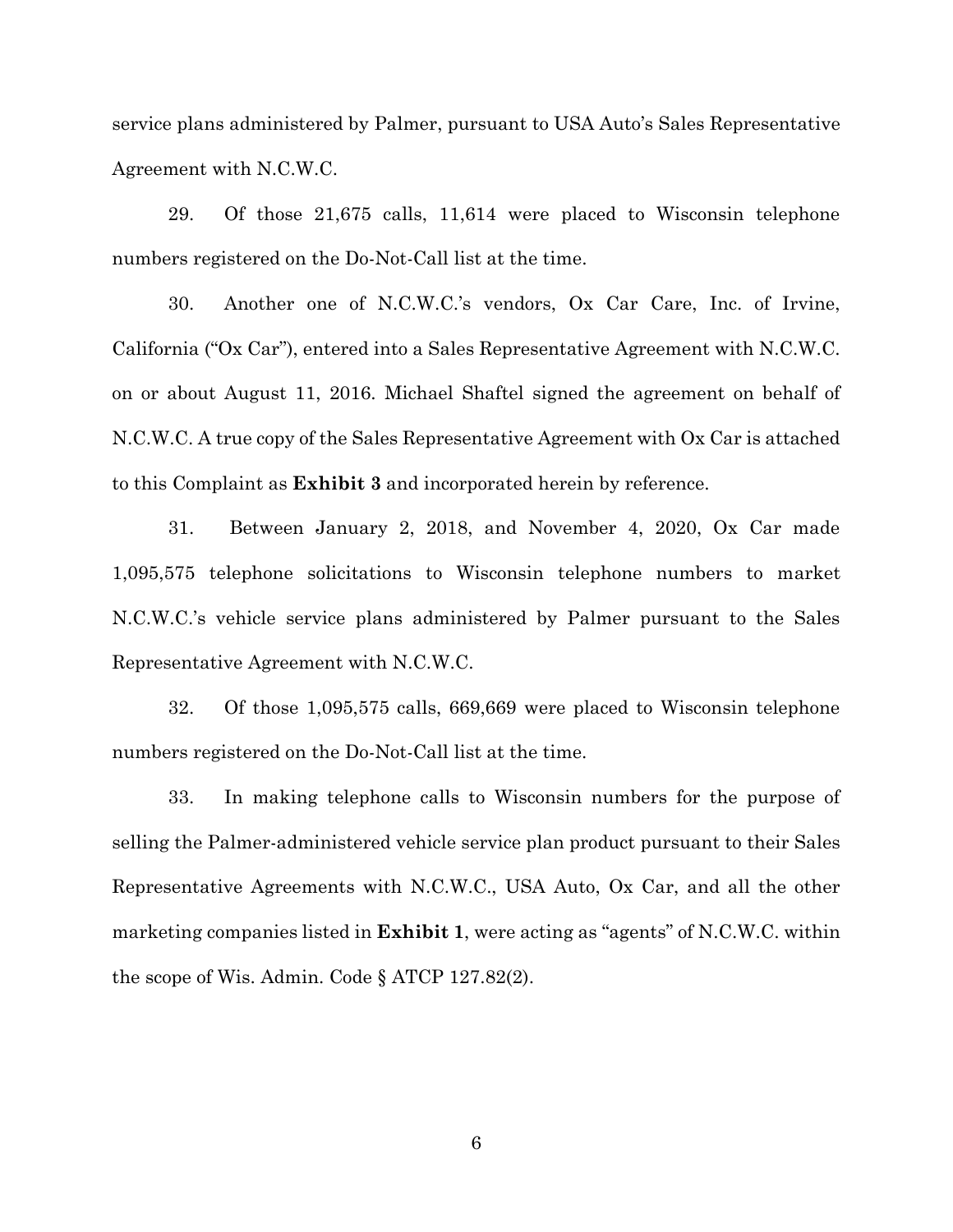### **CLAIM ONE**

# **Failure to Comply with Registration Provisions Wis. Stat. § 100.52 and Wis. Admin. Code § ATCP 127.81**

34. The State re-alleges all preceding paragraphs and incorporates them herein.

35. N.C.W.C. is a "telephone solicitor" as defined in Wis. Stat. § 100.52(1)(i).

36. N.C.W.C. is a "person" subject to Wis. Admin. Code § ATCP 127.81(1)(a).

37. Between July 12, 2017, and January 11, 2018, and between March 30, 2018, and April 23, 2018, N.C.W.C. was not in compliance with the telephone solicitor registration provisions of Wis. Stat. § 100.52(3) and Wis. Admin. Code § ATCP 127.81.

38. During that time, N.C.W.C. made or caused employees or contracted individuals to make 19,994 telephone solicitations to telephone numbers with Wisconsin area codes.

39. Each telephone solicitation made to a Wisconsin number by N.C.W.C. while it was not registered as a telephone solicitor is a separate violation of Wis. Admin. Code § ATCP 127.81.

### **CLAIM TWO**

### **Do-Not-Call Violations Wis. Stat. § 100.52 and Wis. Admin. Code § ATCP 127.82**

40. The State re-alleges all preceding paragraphs and incorporates them herein.

41. Wis. Admin. Code § 127.82(2) provides that "[n]o person may make a telephone solicitation, either directly or through an employee or agent, to a covered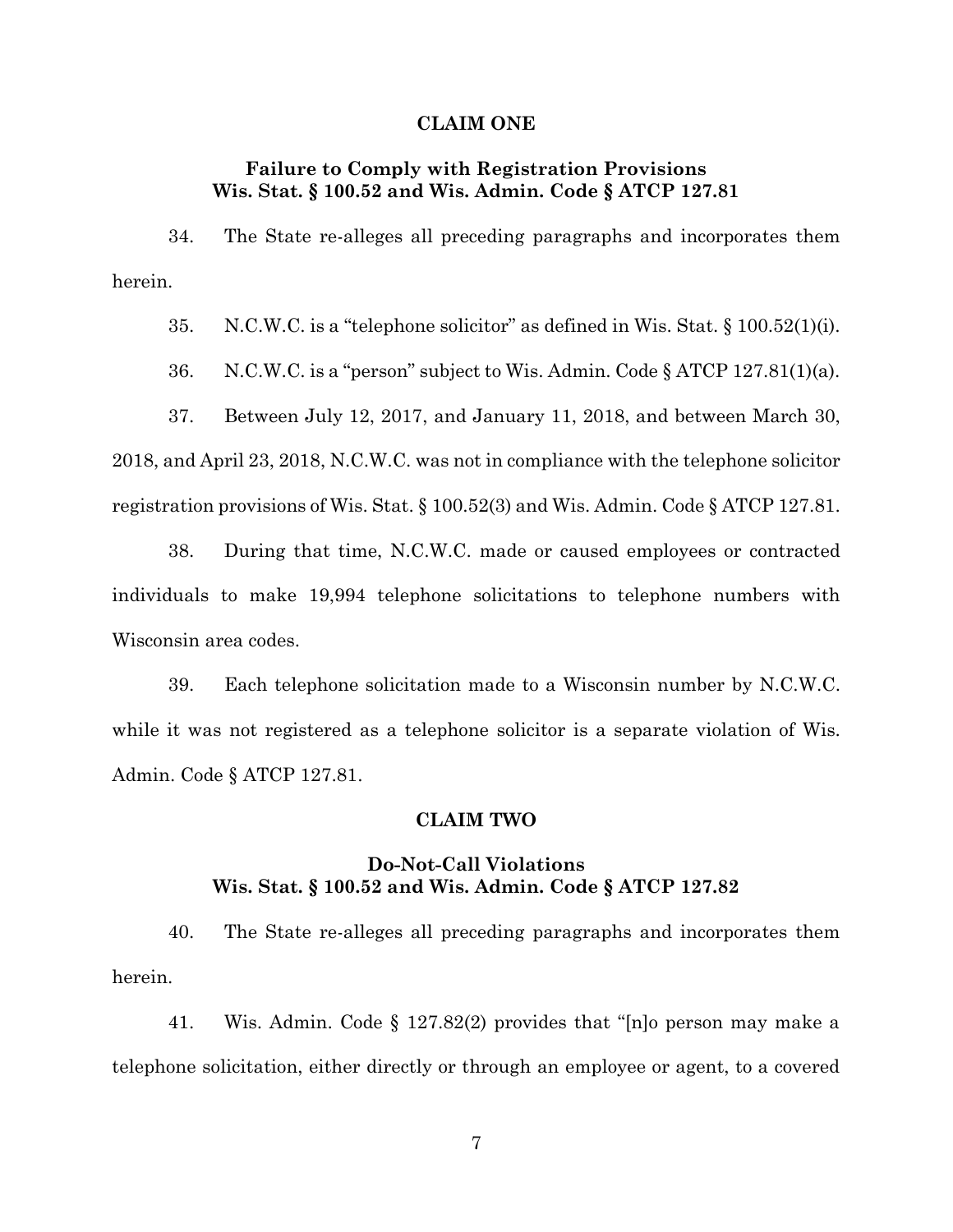telephone customer whose telephone number appears on the current state do-not-call registry."

42. N.C.W.C. is a "person" subject to Wis. Admin. Code § ATCP 127.82(2).

43. USA Auto, Ox Car and the other companies identified in **Exhibit 1** were acting as the "agents" of N.C.W.C. within the meaning of Wis. Admin. Code § ATCP 127.82(2), through whom N.C.W.C. made telephone solicitations to Wisconsin numbers.

44. Between July 12, 2017, and January 11, 2018, and between March 30, 2018, and April 23, 2018, N.C.W.C. made 4,144 telephone solicitations to do-not-call numbers.

45. In addition, N.C.W.C. is liable for calls made by its agents to Wisconsin telephone numbers registered on the Do Not Call registry, including but not necessarily limited to the 681,283 calls that USA Auto and Ox Car made to Wisconsin numbers on the do-not-call registry, as alleged herein.

46. Each telephone solicitation to a do-not-call number constitutes a separate violation of Wis. Stat. § 100.52 and Wis. Admin. Code § ATCP 127.82.

### **RELIEF REQUESTED**

WHEREFORE, Plaintiff, State of Wisconsin, requests this Court enter judgment against N.C.W.C., as follows:

1. Finding that N.C.W.C. violated Wis. Stat. § 100.52 and Wis. Admin. Code §§ ATCP 127.81 and 127.82;